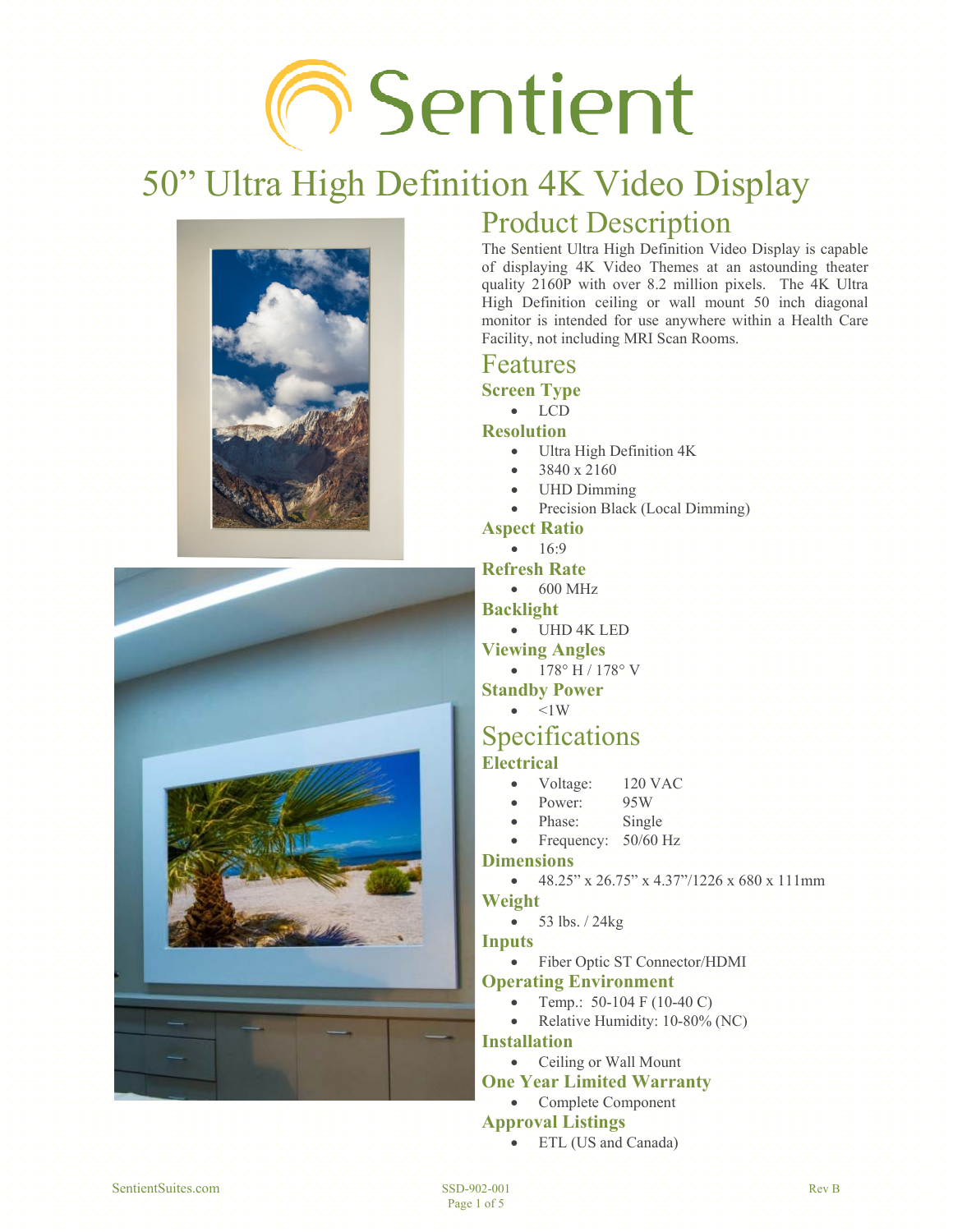

## **Bezel Options**

The standard bezel is aesthetically compatible with all interior design applications. Sentient can also create custom millwork to match existing interior design features and profiles.





### **Mullion Designs**

The Ultra High Definition Video Display can be orientated to mimic a window to the world. Sentient's millwork artisans can create or reproduce any interior design feature.



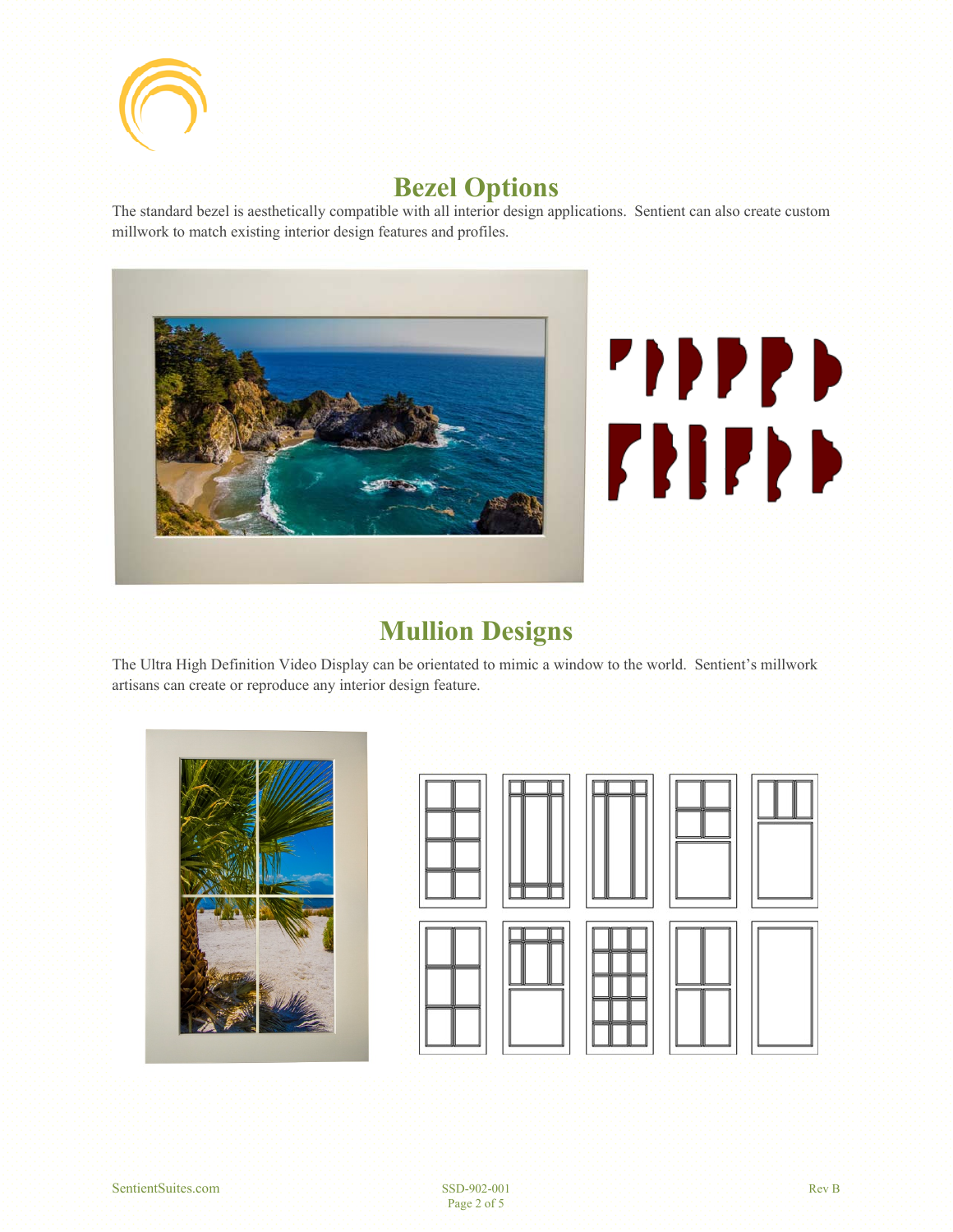



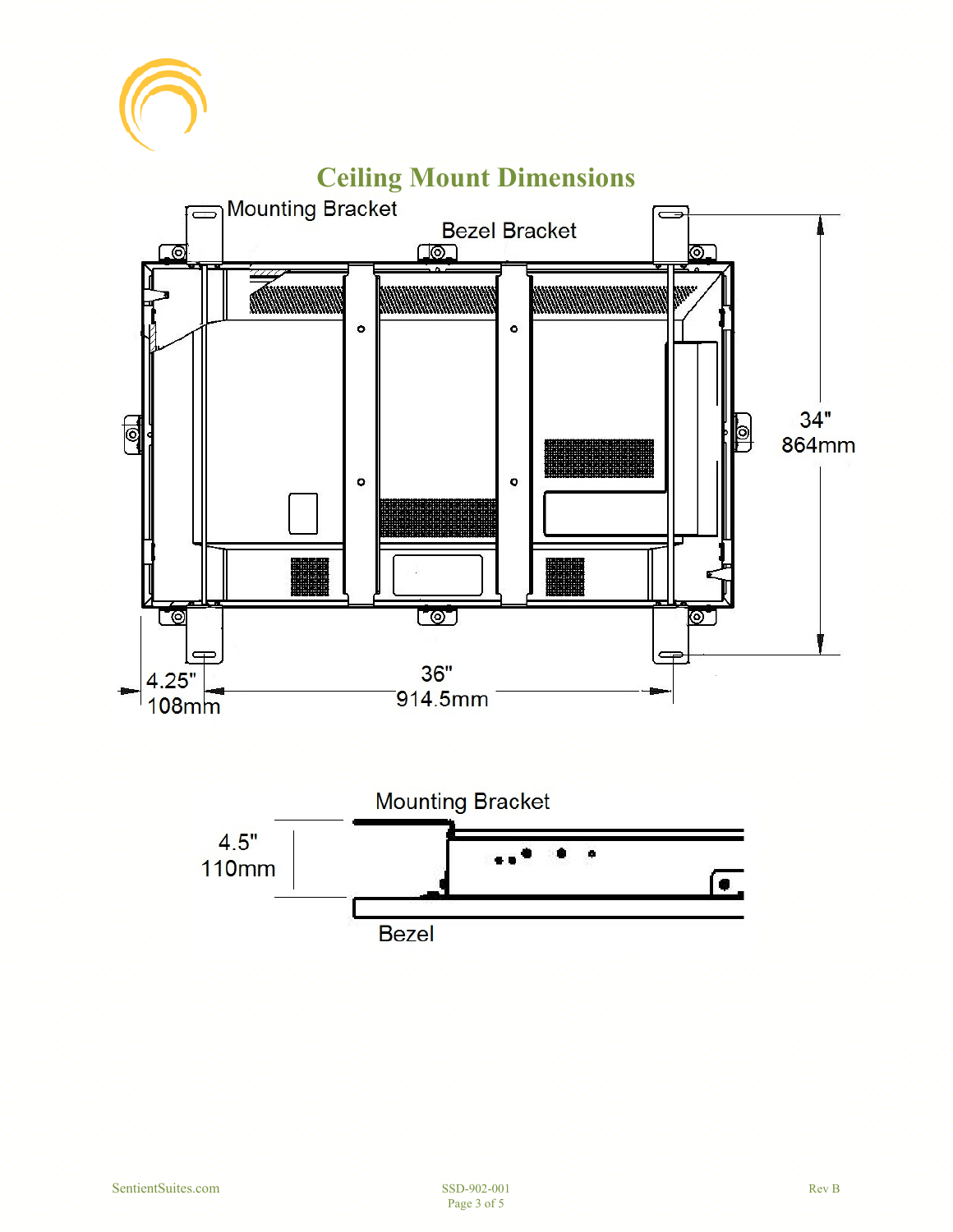



## **Wall Mount Dimensions**